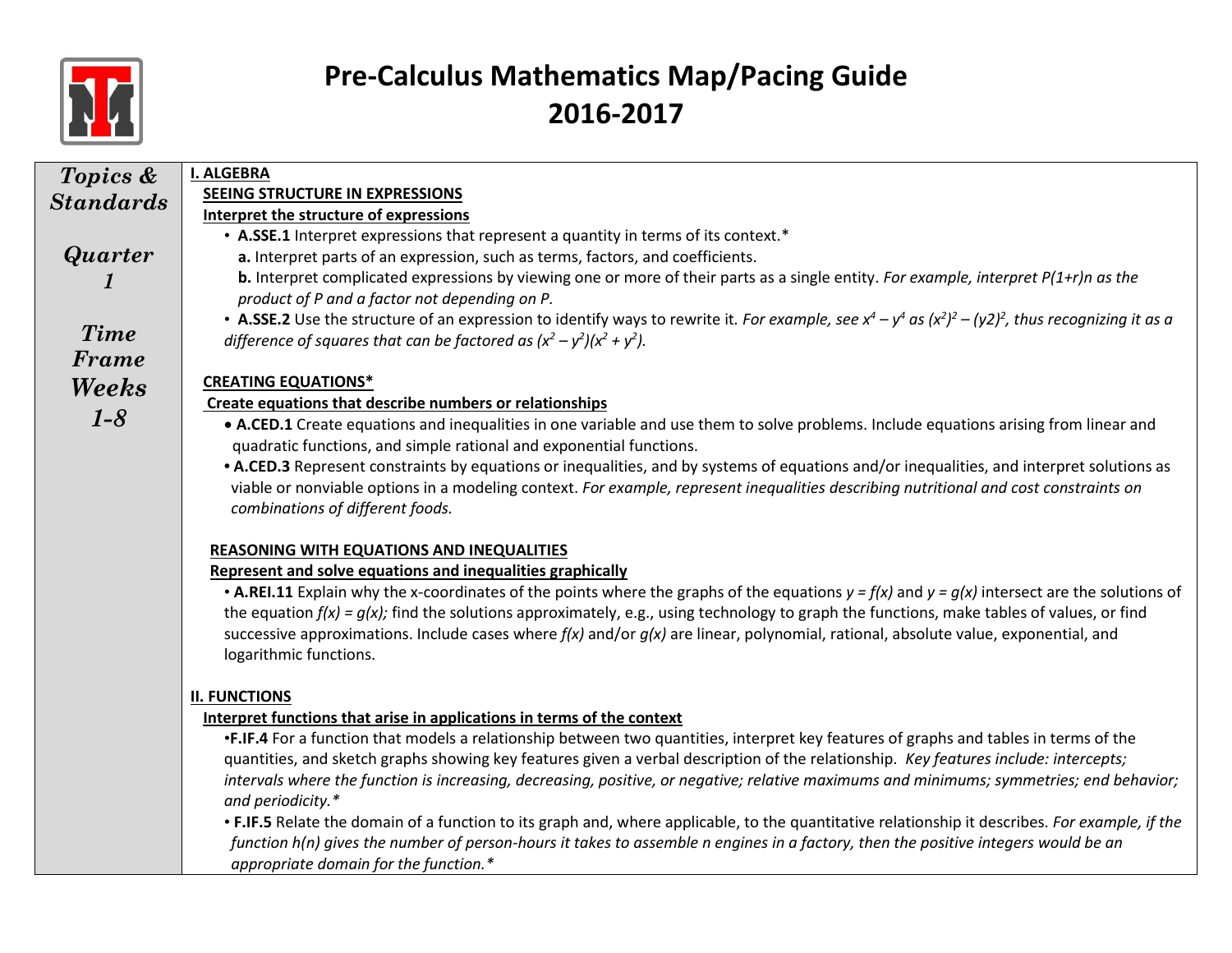• **F.IF.6** Calculate and interpret the average rate of change of a function (presented symbolically or as a table) over a specified interval. Estimate the rate of change from a graph.\*

#### **Analyze functions using different representations**

- **F.IF.7** Graph functions expressed symbolically and show key features of the graph, by hand in simple cases and using technology for more complicated cases.\*
	- **a**. Graph linear and quadratic functions and show intercepts, maxima, and minima.
	- **b.** Graph square root, cube root, and piecewise-defined functions, including step functions and absolute value functions.
	- **c**. Graph polynomial functions, identifying zeros when suitable factorizations are available, and showing end behavior.
	- **d.** (+) Graph rational functions, identifying zeros and asymptotes when suitable factorizations are available, and showing end behavior.
	- **e.** Graph exponential and logarithmic functions, showing intercepts and end behavior, and trigonometric functions, showing period, midline, and amplitude.

#### **BUILDING FUNCTIONS**

#### **Build new functions from existing functions**

• **F.BF.3** Identify the effect on the graph of replacing *f(x)* by *f(x) + k, k f(x), f(kx),* and *f(x + k)* for specific values of k (both positive and negative); find the value of k given the graphs. Experiment with cases and illustrate an explanation of the effects on the graph using technology*. Include recognizing even and odd functions from their graphs and algebraic expressions for them.*

| For guidance with I can statements, clarifications, Enduring Understandings, and Essential Questions, see your resource titled, The |  |
|-------------------------------------------------------------------------------------------------------------------------------------|--|
| <b>Common Core, Clarifying Expectations for Teachers &amp; Students, 2011 Edition.</b>                                              |  |

| Be sure to use the "Why" information at the beginning of each<br>chapter for support with the Big Ideas.<br><b>Key Concepts and Skills</b><br>Identify functions and determine their domains, ranges, y-<br>intercepts, and zeros.<br>Evaluate the continuity, end behavior, limits, and extrema of<br>a function.<br>Calculate rates of change of nonlinear functions.<br>Identify parent functions and transformations.<br>Perform operations with functions, identify composite<br>functions, and calculate inverse functions.<br>Graph and analyze power, radical, polynomial, and rational<br>functions. | Divide polynomials using long division and synthetic division<br>Use the Remainder and Factor Theorems.<br>Find all zeros of polynomial functions.<br>Solve radical and rational equations.<br>Graph and analyze power, radical, polynomial, and rational<br>functions.<br>Divide polynomials using long division and synthetic division.<br>Use the Remainder and Factor Theorems.<br>Find all zeros of polynomial functions.<br>Solve radical and rational equations.<br>Solve polynomial and rational inequalities. |
|---------------------------------------------------------------------------------------------------------------------------------------------------------------------------------------------------------------------------------------------------------------------------------------------------------------------------------------------------------------------------------------------------------------------------------------------------------------------------------------------------------------------------------------------------------------------------------------------------------------|------------------------------------------------------------------------------------------------------------------------------------------------------------------------------------------------------------------------------------------------------------------------------------------------------------------------------------------------------------------------------------------------------------------------------------------------------------------------------------------------------------------------|
|---------------------------------------------------------------------------------------------------------------------------------------------------------------------------------------------------------------------------------------------------------------------------------------------------------------------------------------------------------------------------------------------------------------------------------------------------------------------------------------------------------------------------------------------------------------------------------------------------------------|------------------------------------------------------------------------------------------------------------------------------------------------------------------------------------------------------------------------------------------------------------------------------------------------------------------------------------------------------------------------------------------------------------------------------------------------------------------------------------------------------------------------|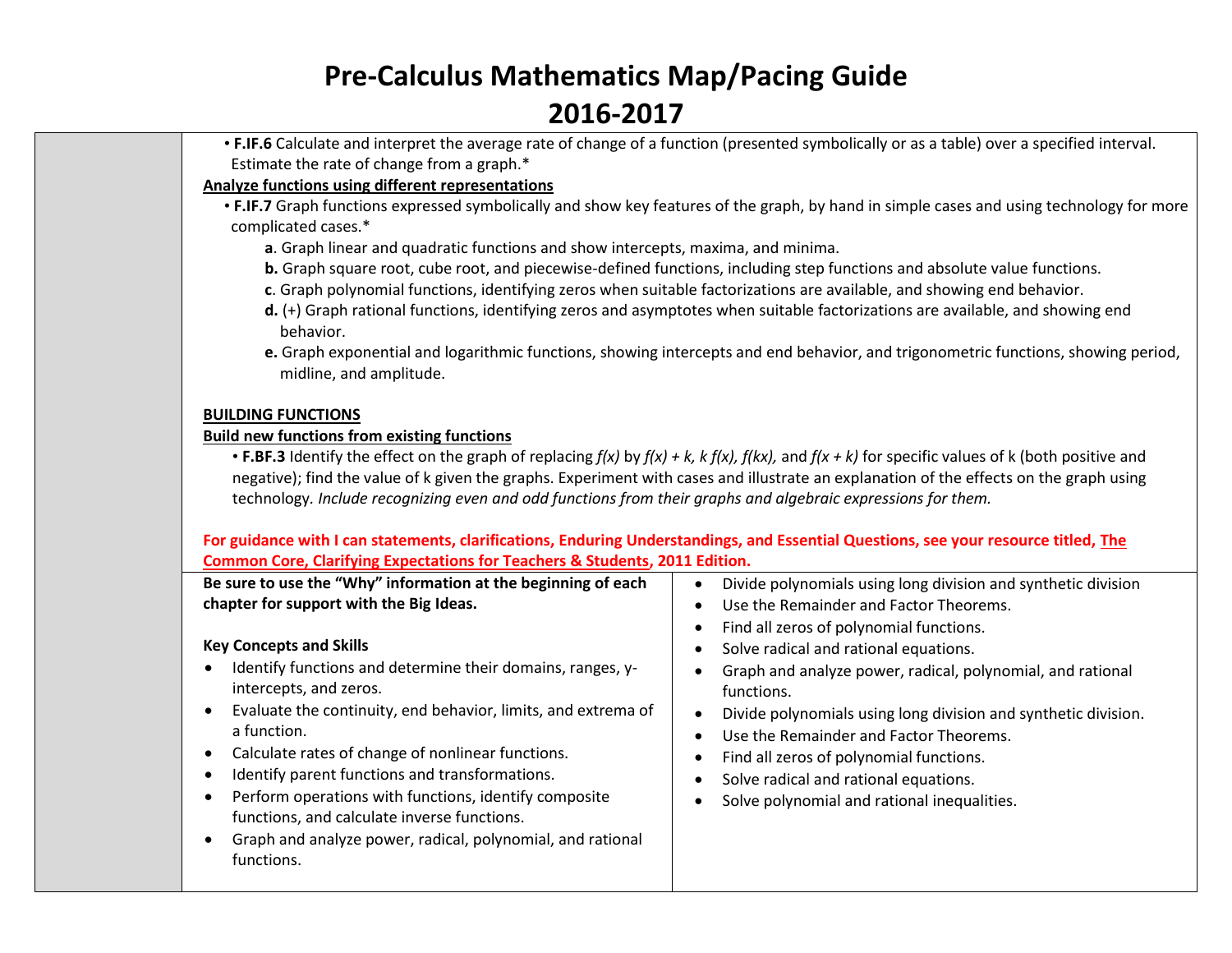### **2016-2017**

| Curriculum Units &                     | <b>Opportunities for</b> | <b>Resources</b>                         | <b>Key Concept tools &amp;</b>              |
|----------------------------------------|--------------------------|------------------------------------------|---------------------------------------------|
| <b>Assessment</b>                      | Integration              | (Curriculum &                            | practices for                               |
| (Evidence)                             |                          | Textbook)                                | <i>Differentiation</i>                      |
| <b>UBD Framework</b>                   |                          | <b>Glencoe Pre-Calculus</b>              | <b>Available on ConnectED:</b>              |
| Units:                                 |                          | Chapter 1: Functions from a              | Dinah Zike's Foldables                      |
|                                        |                          | <b>Calculus Perspective</b>              | <b>Virtual Manipulatives</b><br>$\bullet$   |
| <b>Formative &amp; Summative</b>       |                          | Chapter 2: Power, Polynomial,            | "abc Vocab" Activities<br>$\bullet$         |
| <b>Assessments</b>                     |                          | and Rational Functions                   | TI Easy Files<br>$\bullet$                  |
| • 4-7 tasks that reach DOK 3-4         |                          | Chapter 3: Exponential and<br>$\bullet$  | H.O.T. Questions embedded in<br>$\bullet$   |
| AND/OR                                 |                          | Logarithmic Functions                    | each textbook lesson                        |
| • 3-5 FATPs / RAFTs                    |                          |                                          | *Multi-lingual Glossary &                   |
| • At least (1) GRASPS per              |                          | *Be sure to use the following            | Audio in the ebook                          |
| quarter &                              |                          | instructional resources available        |                                             |
| • At least 1 common short              |                          | for each chapter; found in the           | <b>Other tools and practices:</b>           |
| cycle per quarter                      |                          | "Resources" tab:                         | Algebra Tiles<br>$\bullet$                  |
| *Assessments are located within        |                          | Intro. Video & Animations<br>$\bullet$   | <b>Graphing Calculators</b>                 |
| unit                                   |                          | <b>Interactive Guides</b><br>$\bullet$   | <b>Graphing Software</b><br>$\bullet$       |
| <b>MGraw-Hill Glencoe</b>              |                          | <b>Anticipation Guides &amp; Student</b> | Graphs and equations of real-<br>$\bullet$  |
| <b>Assessment Resources</b>            |                          | <b>Built Vocabulary</b>                  | world applications that apply               |
| (Formative, Pre/Post, and              |                          | eSolutions<br>$\bullet$                  | quadratic and exponential                   |
| Summative):                            |                          | "Before you Read" & "Key                 | functions                                   |
| <b>Chapter Readiness Checks,</b>       |                          | Points" notes guide                      | Computer software that<br>$\bullet$         |
| Chapter Tests, Quizzes, &              |                          | <b>Chapter Projects</b><br>$\bullet$     | generate graphs of functions                |
| Mid-chapter tests                      |                          | Interactive Whiteboard<br>$\bullet$      | Examples of real-world<br>$\bullet$         |
| "Free Response Questions"<br>$\bullet$ |                          | Presentations                            | situations that lend                        |
| provided to prepare                    |                          | *Connection to AP Calculus               | themselves to writing                       |
| students for AP Exams                  |                          | Lesson (provided in the Plan             | equations that model the                    |
| Aleks Software<br>$\bullet$            |                          | and Present Tab)                         | contexts                                    |
|                                        |                          | <b>Other Resources</b>                   | <b>Computer Algebra Systems</b>             |
|                                        |                          | <b>Illustrative Mathematics -</b>        | Area models                                 |
|                                        |                          | https://www.illustrativemathe            | Journals<br>$\bullet$                       |
|                                        |                          | matics.org/content-                      | Concept/Anchor Charts<br>$\bullet$          |
|                                        |                          | standards/HSA                            | Non-linguistic representations<br>$\bullet$ |
|                                        |                          | <b>ODE Math Model Curriculum</b>         | Discourse and questioning<br>$\bullet$      |
|                                        |                          |                                          |                                             |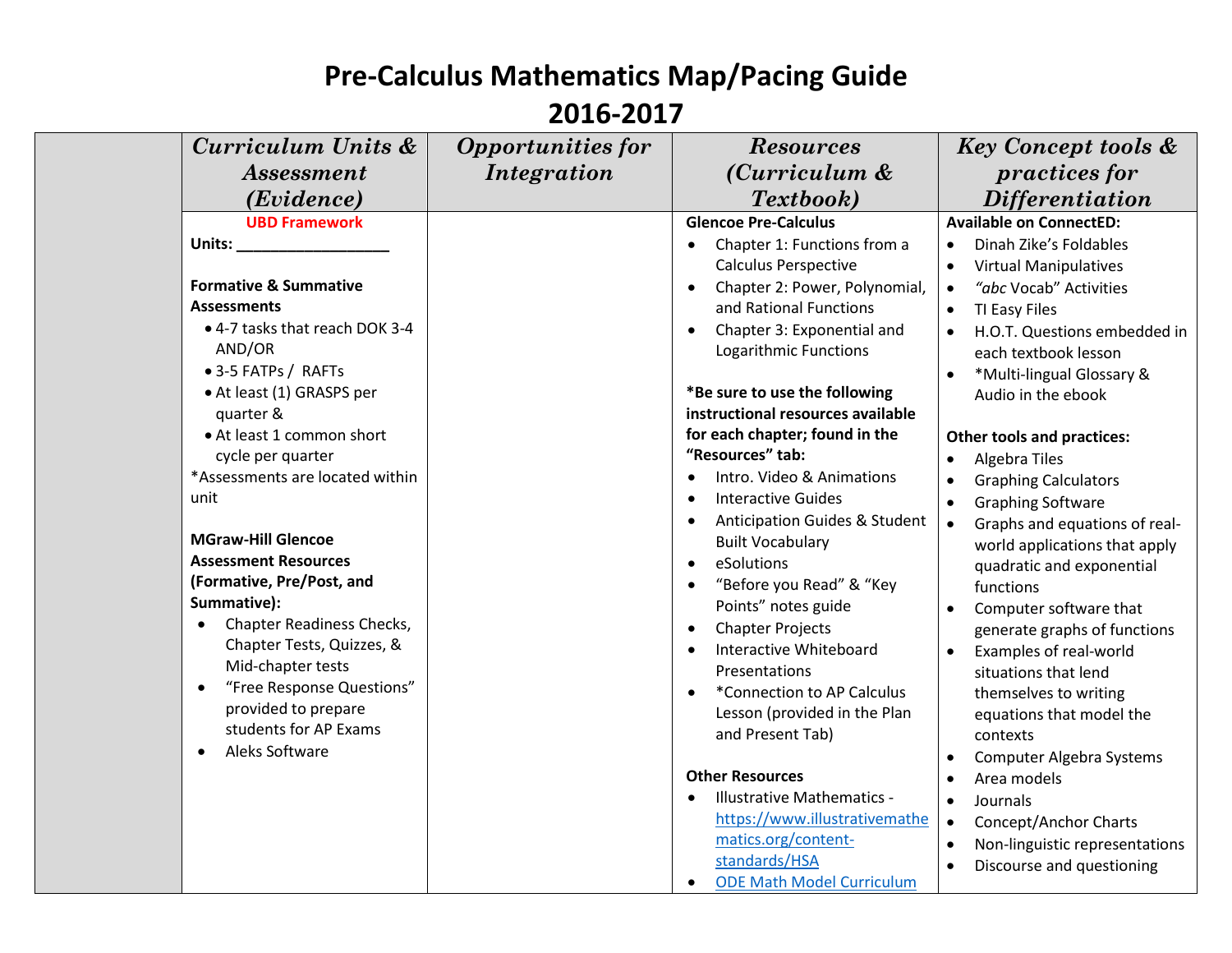| Topics &         | <b>I. THE COMPLEX NUMBER SYSTEM</b>                                                                                                                                            |  |  |  |  |
|------------------|--------------------------------------------------------------------------------------------------------------------------------------------------------------------------------|--|--|--|--|
| <b>Standards</b> | Perform arithmetic operations with complex numbers.                                                                                                                            |  |  |  |  |
|                  | • N.CN.1 Know there is a complex number <i>i</i> such that $i^2 = -1$ , and every complex number has the form $a + bi$ with $a$ and $b$ real.                                  |  |  |  |  |
|                  | • N.CN.2 Use the relation i 2 = -1 and the commutative, associative, and distributive properties to add, subtract, and multiply complex                                        |  |  |  |  |
| <b>Quarter</b>   | numbers.                                                                                                                                                                       |  |  |  |  |
| $\overline{2}$   | Use complex numbers in polynomial identities and equations.                                                                                                                    |  |  |  |  |
|                  | . N.CN.7 Solve quadratic equations with real coefficients that have complex solutions.                                                                                         |  |  |  |  |
| <b>Time</b>      | • N.CN.9 (+) Know the Fundamental Theorem of Algebra; show that it is true for quadratic polynomials.                                                                          |  |  |  |  |
|                  |                                                                                                                                                                                |  |  |  |  |
| Frame            | <b>II. ALGEBRA</b>                                                                                                                                                             |  |  |  |  |
| Weeks 1-8        | <b>SEEING STRUCTURE IN EXPRESSIONS</b>                                                                                                                                         |  |  |  |  |
|                  | Interpret the structure of expressions                                                                                                                                         |  |  |  |  |
|                  | • A.SSE.1 Interpret expressions that represent a quantity in terms of its context.*                                                                                            |  |  |  |  |
|                  | a. Interpret parts of an expression, such as terms, factors, and coefficients.                                                                                                 |  |  |  |  |
|                  | <b>b.</b> Interpret complicated expressions by viewing one or more of their parts as a single entity. For example, interpret $P(1+r)$ as the                                   |  |  |  |  |
|                  | product of P and a factor not depending on P.                                                                                                                                  |  |  |  |  |
|                  | • A.SSE.2 Use the structure of an expression to identify ways to rewrite it. For example, see $x^4 - y^4$ as $(x^2)^2 - (y^2)^2$ , thus recognizing it as a                    |  |  |  |  |
|                  | difference of squares that can be factored as $(x^2 - y^2)(x^2 + y^2)$ .                                                                                                       |  |  |  |  |
|                  | <b>CREATING EQUATIONS*</b>                                                                                                                                                     |  |  |  |  |
|                  | Create equations that describe numbers or relationships                                                                                                                        |  |  |  |  |
|                  | • A.CED.1 Create equations and inequalities in one variable and use them to solve problems. Include equations arising from linear and                                          |  |  |  |  |
|                  | quadratic functions, and simple rational and exponential functions.                                                                                                            |  |  |  |  |
|                  | . A.CED.2 Create equations in two or more variables to represent relationships between quantities; graph equations on coordinate axes                                          |  |  |  |  |
|                  | with labels and scales.                                                                                                                                                        |  |  |  |  |
|                  | • A.CED.3 Represent constraints by equations or inequalities, and by systems of equations and/or inequalities, and interpret solutions as                                      |  |  |  |  |
|                  | viable or nonviable options in a modeling context. For example, represent inequalities describing nutritional and cost constraints on                                          |  |  |  |  |
|                  | combinations of different foods.                                                                                                                                               |  |  |  |  |
|                  |                                                                                                                                                                                |  |  |  |  |
|                  | ARITHMETIC WITH POLYNOMIALS AND RATIONALEXPRESSIONS                                                                                                                            |  |  |  |  |
|                  | Perform arithmetic operations on polynomials<br>• A.APR.1 Understand that polynomials form a system analogous to the integers, namely, they are closed under the operations of |  |  |  |  |
|                  | addition, subtraction, and multiplication; add, subtract, and multiply polynomials.                                                                                            |  |  |  |  |
|                  | Understand the relationship between zeros and factors of polynomials                                                                                                           |  |  |  |  |
|                  | • A.APR.2 Know and apply the Remainder Theorem: For a polynomial $p(x)$ and a number a, the remainder on division by $x - a$ is $p(a)$ ,                                       |  |  |  |  |
|                  |                                                                                                                                                                                |  |  |  |  |

so  $p(a) = 0$  if and only if  $(x - a)$  is a factor of  $p(x)$ .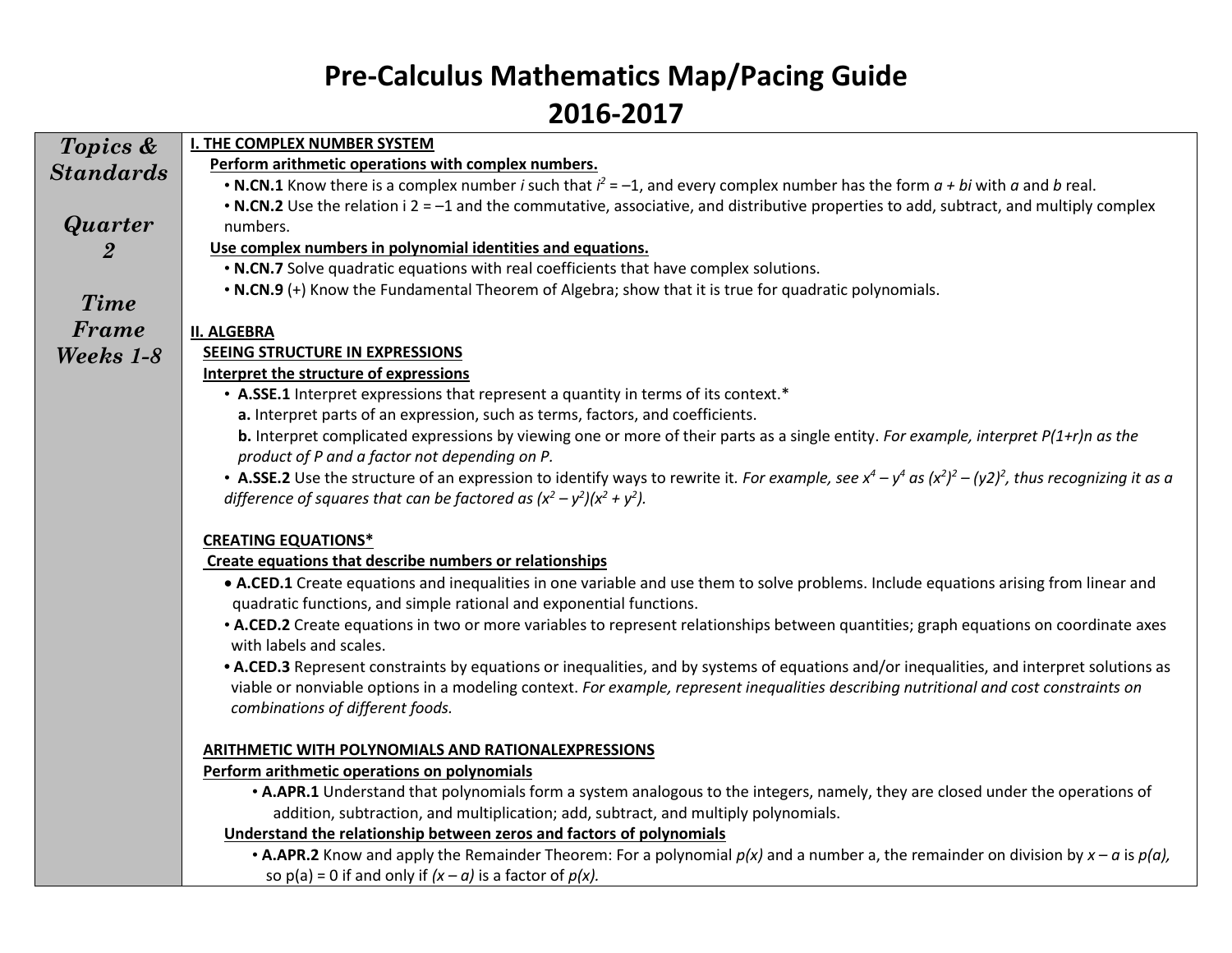#### **Use polynomial identities to solve problems**

• **A.APR.**4 Prove polynomial identities and use them to describe numerical relationships. *For example, the polynomial identity (x2 + y2) 2 = (x2 – y2)2 + (2xy)2 can be used to generate Pythagorean triples.*

#### **Rewrite rational expressions**

• **A.APR.6** Rewrite simple rational expressions in different forms; write *a(x)/b(x)* in the form *q(x) + r(x)/b(x),* where *a(x), b(x), q(x),* and *r(x)* are polynomials with the degree of *r(x)* less than the degree of *b(x),* using inspection, long division, or, for the more complicated examples, a computer algebra system.

• **A.APR.7** (+) Understand that rational expressions form a system analogous to the rational numbers, closed under addition, subtraction, multiplication, and division by a nonzero rational expression; add, subtract, multiply, and divide rational expressions.

#### **REASONING WITH EQUATIONS AND INEQUALITIES A-REI**

#### **Represent and solve equations and inequalities graphically**

• **A.REI.11** Explain why the x-coordinates of the points where the graphs of the equations *y = f(x)* and *y = g(x)* intersect are the solutions of the equation  $f(x) = g(x)$ ; find the solutions approximately, e.g., using technology to graph the functions, make tables of values, or find successive approximations. Include cases where *f(x)* and/or *g(x)* are linear, polynomial, rational, absolute value, exponential, and logarithmic functions.

• **A.REI.12** Graph the solutions to a linear inequality in two variables as a half- plane (excluding the boundary in the case of a strict inequality), and graph the solution set to a system of linear inequalities in two variables as the intersection of the corresponding halfplanes.

#### **III. FUNCTIONS**

#### **INTERPRETING FUNCTIONS**

#### **Understand the concept of a function and use function notation**

• **F.IF.1** Understand that a function from one set (called the domain) to another set (called the range) assigns to each element of the domain exactly one element of the range. If f is a function and x is an element of its domain, then *f(x)* denotes the output of f corresponding to the input *x*. The graph of *f* is the graph of the equation  $y = f(x)$ .

• **F.IF.2** Use function notation, evaluate functions for inputs in their domains, and interpret statements that use function notation in terms of a context.

#### **Interpret functions that arise in applications in terms of the context**

•**F.IF.4** For a function that models a relationship between two quantities, interpret key features of graphs and tables in terms of the quantities, and sketch graphs showing key features given a verbal description of the relationship. *Key features include: intercepts; intervals where the function is increasing, decreasing, positive, or negative; relative maximums and minimums; symmetries; end behavior; and periodicity.\**

• **F.IF.5** Relate the domain of a function to its graph and, where applicable, to the quantitative relationship it describes. *For example, if the function h(n) gives the number of person-hours it takes to assemble n engines in a factory, then the positive integers would be an appropriate domain for the function.\**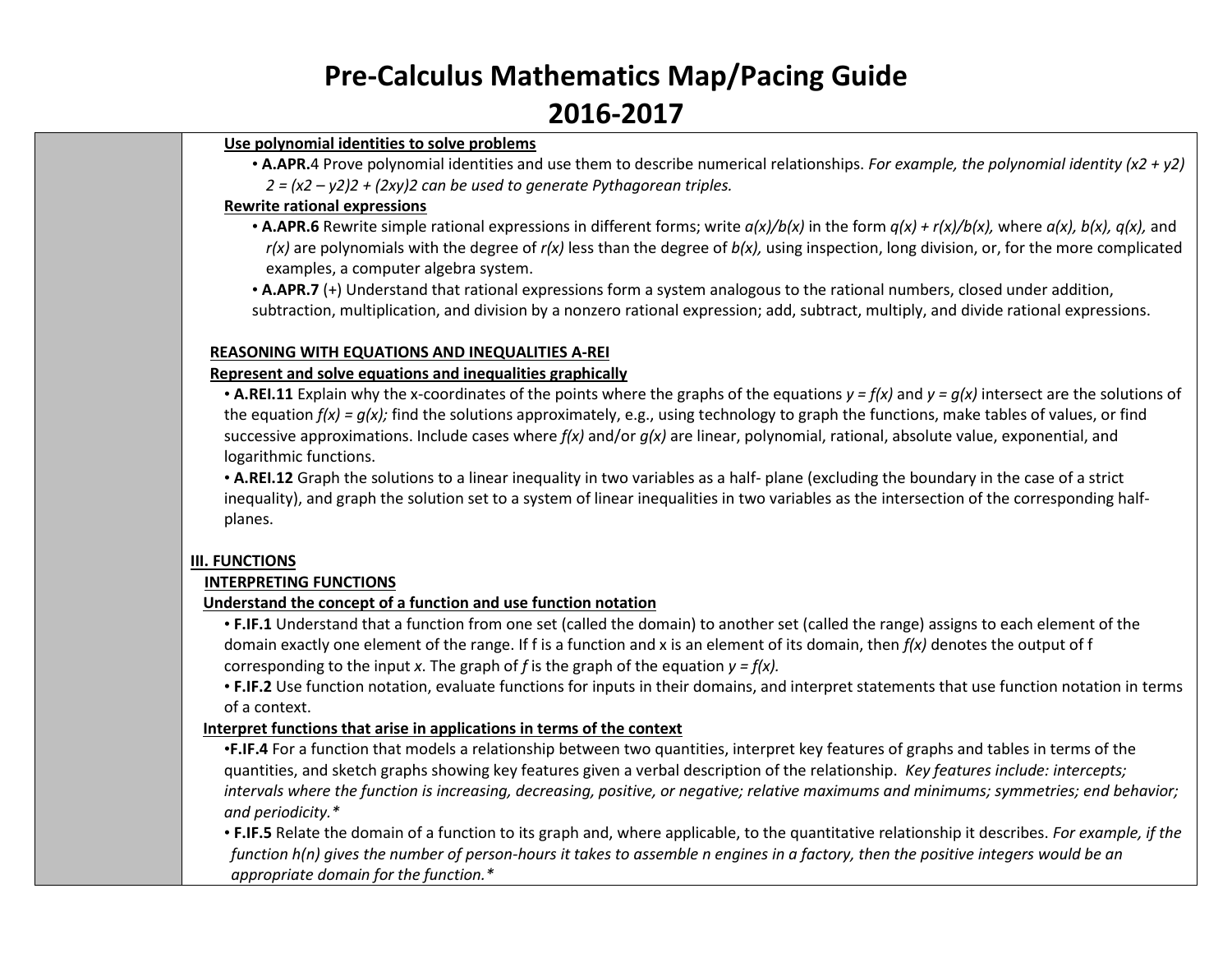• **F.IF.6** Calculate and interpret the average rate of change of a function (presented symbolically or as a table) over a specified interval. Estimate the rate of change from a graph.\*

#### **Analyze functions using different representations**

- **F.IF.7** Graph functions expressed symbolically and show key features of the graph, by hand in simple cases and using technology for more complicated cases.\*
	- **a**. Graph linear and quadratic functions and show intercepts, maxima, and minima.
	- **b.** Graph square root, cube root, and piecewise-defined functions, including step functions and absolute value functions.
	- **c**. Graph polynomial functions, identifying zeros when suitable factorizations are available, and showing end behavior.
	- **d.** (+) Graph rational functions, identifying zeros and asymptotes when suitable factorizations are available, and showing end behavior.
	- **e.** Graph exponential and logarithmic functions, showing intercepts and end behavior, and trigonometric functions, showing period, midline, and amplitude.

#### **BUILDING FUNCTIONS**

#### **Build new functions from existing functions**

• **F.BF.3** Identify the effect on the graph of replacing *f(x)* by *f(x) + k, k f(x), f(kx),* and *f(x + k)* for specific values of k (both positive and negative); find the value of k given the graphs. Experiment with cases and illustrate an explanation of the effects on the graph using technology*. Include recognizing even and odd functions from their graphs and algebraic expressions for them.*

#### • **F.BF.4** Find inverse functions.

- **a.** Solve an equation of the form *f(x) = c* for a simple function f that has an inverse and write an expression for the inverse. *For example, f(x) =2 x3 or f(x) = (x+1)/(x-1) for x*  $\neq$  *1.*
- **b.** (+) Verify by composition that one function is the inverse of another.
- **c.** (+) Read values of an inverse function from a graph or a table, given that the function has an inverse.
- **d.** (+) Produce an invertible function from a non-invertible function by restricting the domain.

**For guidance with I can statements, clarifications, Enduring Understandings, and Essential Questions, see your provided resource titled, The Common Core, Clarifying Expectations for Teachers & Students, 2011 Edition.** 

| Be sure to use the "Why" information at the beginning of each<br>chapter for support with the Big Ideas.                                              | Use sum and difference identities to evaluate trigonometric<br>$\bullet$<br>functions.                                                                                                           |
|-------------------------------------------------------------------------------------------------------------------------------------------------------|--------------------------------------------------------------------------------------------------------------------------------------------------------------------------------------------------|
| <b>Key Concepts and Skills:</b><br>Solve right triangles using trigonometric and inverse<br>trigonometric functions.                                  | Use double-angle, power-reducing, half-angle, and product-to-sum<br>$\bullet$<br>identities to evaluate trigonometric expressions and solve<br>trigonometric equations.                          |
| Convert between degrees and radians.<br>Solve real-world problems using trigonometric functions.<br>Graph trigonometric functions and their inverses. | Solve systems of linear equations using matrices and Gaussian or<br>Gauss-Jordan elimination.<br>Multiply matrices.<br>Find determinants and inverses of $2 \times 2$ and $3 \times 3$ matrices. |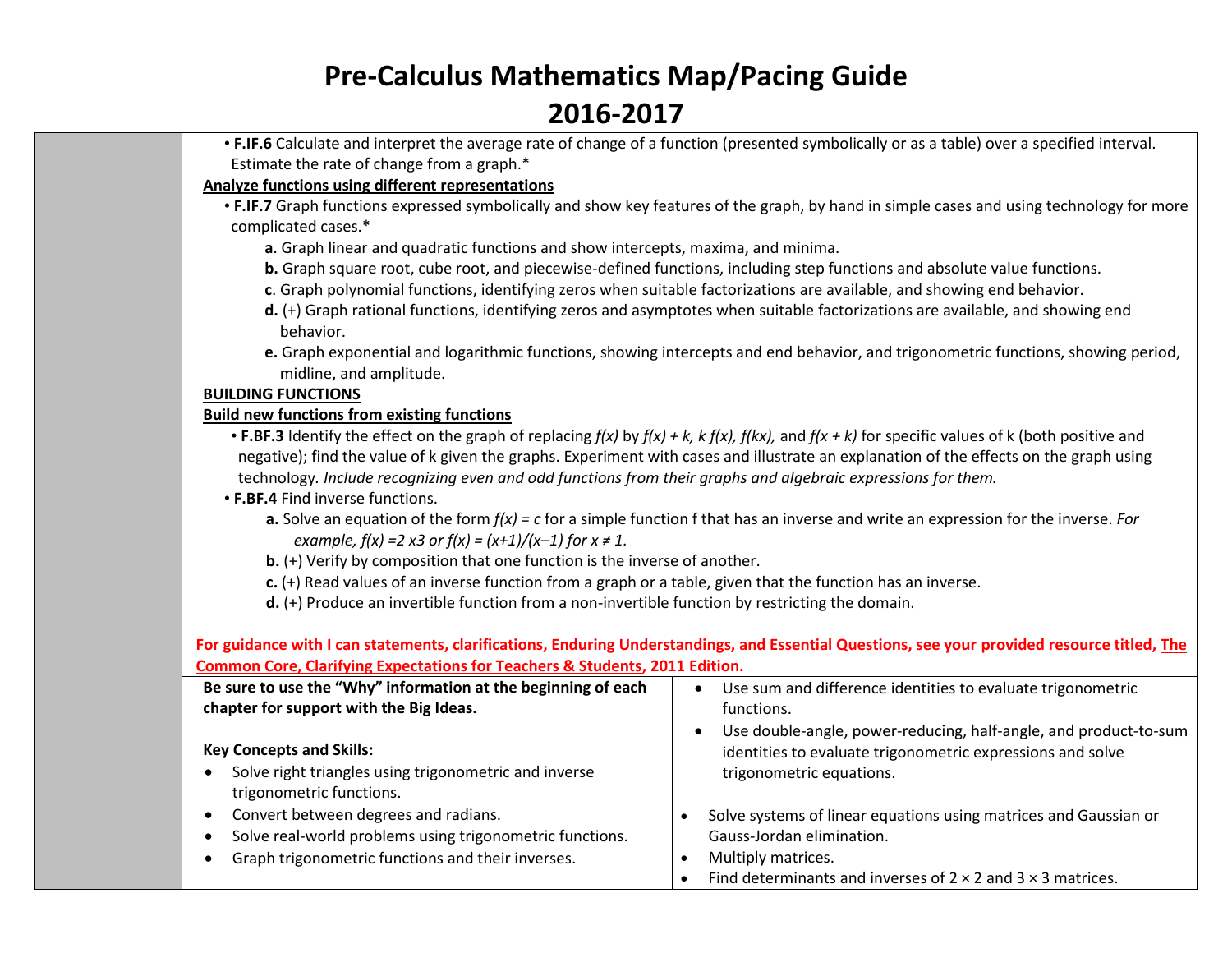| Solve oblique triangles and find their area using various laws<br>$\bullet$<br>and formulas.<br>Identify and use trigonometric identities to find trigonometric<br>$\bullet$<br>values.<br>Use trigonometric identities to simplify and rewrite<br>$\bullet$<br>trigonometric expressions.<br>Verify trigonometric identities.<br>٠<br>Solve trigonometric equations.                                                                                                       |                                                | Solve systems of linear equations using inverse matrices and<br>$\bullet$<br>Cramer's Rule.<br>Write partial fraction decompositions of rational expressions with<br>$\bullet$<br>linear and irreducible quadratic factors.<br>Use linear programming to solve applications.<br>$\bullet$<br>Recognize situations in which there are no solutions or more than<br>$\bullet$<br>one solution of a linear programming application.                                                                                      |                                                                                                                                                                                                                                                                                                                                                                                                                                                                                                      |  |
|-----------------------------------------------------------------------------------------------------------------------------------------------------------------------------------------------------------------------------------------------------------------------------------------------------------------------------------------------------------------------------------------------------------------------------------------------------------------------------|------------------------------------------------|-----------------------------------------------------------------------------------------------------------------------------------------------------------------------------------------------------------------------------------------------------------------------------------------------------------------------------------------------------------------------------------------------------------------------------------------------------------------------------------------------------------------------|------------------------------------------------------------------------------------------------------------------------------------------------------------------------------------------------------------------------------------------------------------------------------------------------------------------------------------------------------------------------------------------------------------------------------------------------------------------------------------------------------|--|
| Curriculum Unis &<br><i>Assessment</i><br>( <i>Evidence</i> )                                                                                                                                                                                                                                                                                                                                                                                                               | <b>Opportunities for</b><br><i>Integration</i> | <b>Resources</b><br>(Curriculum &<br>supplemental)                                                                                                                                                                                                                                                                                                                                                                                                                                                                    | <b>Key Concept tools &amp;</b><br><b>Practices for</b><br><i>Differentiation</i>                                                                                                                                                                                                                                                                                                                                                                                                                     |  |
| <b>UBD Framework</b><br>Units:                                                                                                                                                                                                                                                                                                                                                                                                                                              |                                                | <b>Glencoe PreCalculus</b><br>Chapter 4: Trigonometric<br>$\bullet$<br><b>Functions</b>                                                                                                                                                                                                                                                                                                                                                                                                                               | <b>Available on ConnectED:</b><br>Dinah Zike's Foldables<br>$\bullet$<br><b>Virtual Manipulatives</b><br>$\bullet$                                                                                                                                                                                                                                                                                                                                                                                   |  |
| <b>Formative &amp; Summative</b><br><b>Assessments</b><br>• 4-7 tasks that reach DOK 3-4<br>AND/OR<br>• 3-5 FATPs / RAFTs<br>• At least (1) GRASPS per<br>quarter &<br>• At least 1 common short<br>cycle per quarter<br>*Assessments are located within<br>unit<br><b>MGraw-Hill Glencoe</b><br><b>Assessment Resources</b><br>(Formative, Pre/Post, and<br>Summative):<br><b>Chapter Readiness Checks,</b><br>$\bullet$<br>Chapter Tests, Quizzes, &<br>Mid-chapter tests |                                                | Chapter 5: Trigonometric<br>$\bullet$<br>Identities and Equations<br>Chapter 6: Systems of<br><b>Equations and Matrices</b><br>*Be sure to use the following<br>instructional resources available<br>for each chapter; found in the<br>"Resources" tab:<br>Intro. Video & Animations<br><b>Interactive Student Guide</b><br><b>Anticipation Guides &amp; Student</b><br>$\bullet$<br><b>Built Vocabulary</b><br>eSolutions<br>$\bullet$<br>"Before you Read" & "Key<br>Points" notes guide<br><b>Chapter Projects</b> | "abc Vocab" Activities<br>$\bullet$<br>TI Easy Files<br>H.O.T. Questions embedded in<br>each textbook lesson<br>*Multi-lingual Glossary &<br>Audio in the ebook<br><b>Other tools and practices:</b><br><b>Algebra Tiles</b><br>$\bullet$<br><b>Graphing Calculators</b><br>$\bullet$<br><b>Graphing Software</b><br>$\bullet$<br>Graphs and equations of real-<br>world applications that apply<br>quadratic and exponential<br>functions<br>Computer software that<br>generate graphs of functions |  |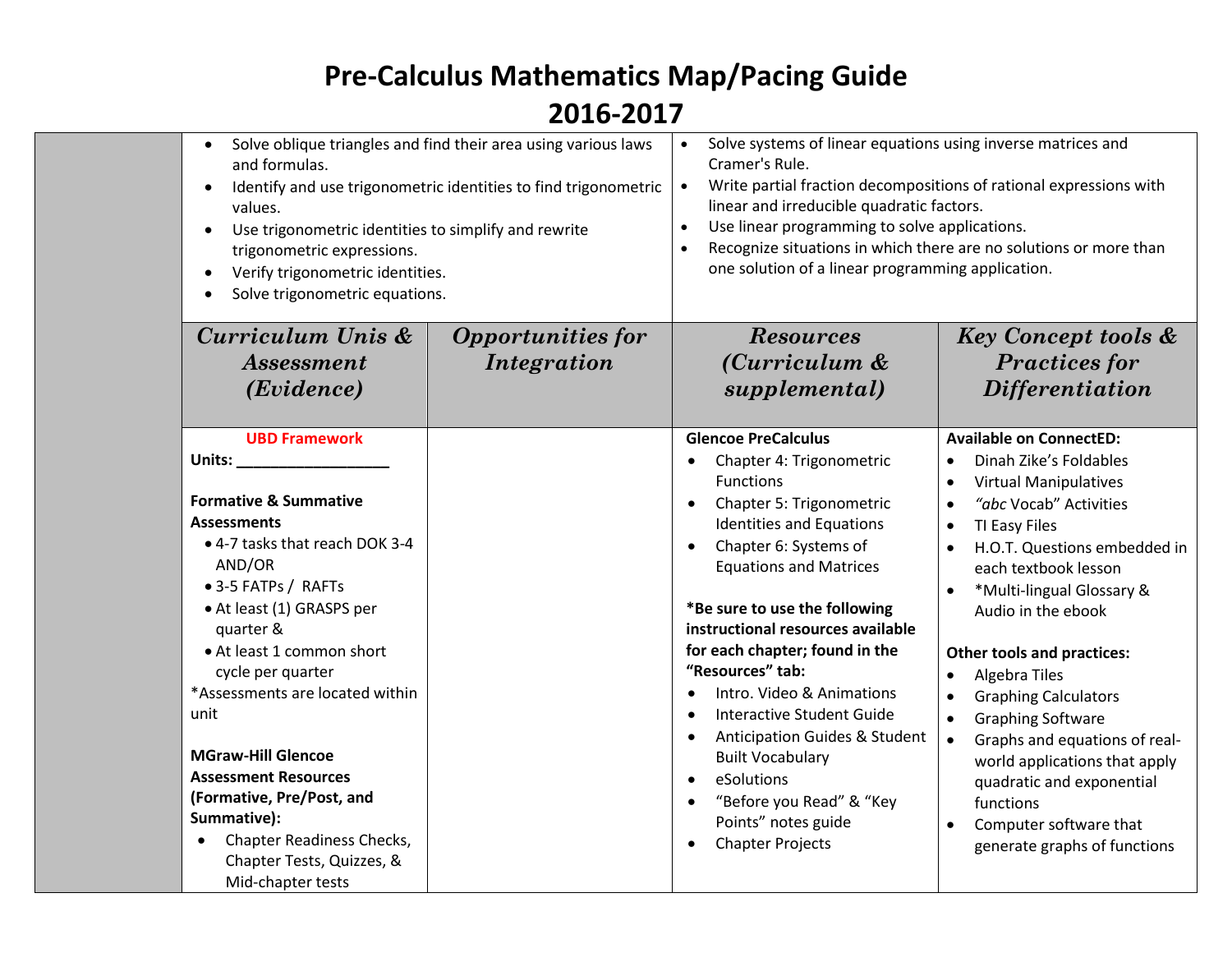|                                                                       | "Free Response Questions"<br>$\bullet$<br>provided to prepare<br>students for AP Exams<br>Aleks Software<br>$\bullet$                                                                                                                                                                                                                                                                                                                                                                                                          | Interactive Whiteboard<br>Presentations<br>*Connection to AP Calculus<br>$\bullet$<br>Lesson (provided in the Plan<br>and Present Tab)<br><b>Other Resources</b><br><b>Illustrative Mathematics -</b><br>https://www.illustrativemathe<br>matics.org/content-<br>standards/HSA<br><b>ODE Math Model Curriculum</b><br>$\bullet$                                                                                                                                                                                                                                                     | Examples of real-world<br>situations that lend<br>themselves to writing<br>equations that model the<br>contexts<br><b>Computer Algebra Systems</b><br>Area models<br>Journals<br>Concept/Anchor Charts<br>$\bullet$<br>Non-linguistic representations<br>Discourse and questioning |
|-----------------------------------------------------------------------|--------------------------------------------------------------------------------------------------------------------------------------------------------------------------------------------------------------------------------------------------------------------------------------------------------------------------------------------------------------------------------------------------------------------------------------------------------------------------------------------------------------------------------|-------------------------------------------------------------------------------------------------------------------------------------------------------------------------------------------------------------------------------------------------------------------------------------------------------------------------------------------------------------------------------------------------------------------------------------------------------------------------------------------------------------------------------------------------------------------------------------|------------------------------------------------------------------------------------------------------------------------------------------------------------------------------------------------------------------------------------------------------------------------------------|
| Topic &<br>Standard<br><b>Quarter 3</b><br>Time<br>Frame<br>Weeks 1-8 | <b>I. ALGEBRA</b><br><b>SEEING STRUCTURE IN EXPRESSIONS</b><br>Interpret the structure of expressions<br>• A.SSE.1 Interpret expressions that represent a quantity in terms of its context.*<br>a. Interpret parts of an expression, such as terms, factors, and coefficients.<br>product of P and a factor not depending on P.<br>difference of squares that can be factored as $(x^2 - y^2)(x^2 + y^2)$ .<br>Write expressions in equivalent forms to solve problems<br>problems. For example, calculate mortgage payments.* | <b>b.</b> Interpret complicated expressions by viewing one or more of their parts as a single entity. For example, interpret $P(1+r)$ as the<br>• A.SSE.2 Use the structure of an expression to identify ways to rewrite it. For example, see $x^4 - y^4$ as $(x^2)^2 - (y^2)^2$ , thus recognizing it as a<br>. A.SSE.4 Derive the formula for the sum of a finite geometric series (when the common ratio is not 1), and use the formula to solve                                                                                                                                 |                                                                                                                                                                                                                                                                                    |
|                                                                       | <b>REASONING WITH EQUATIONS AND INEQUALITIES</b><br>Understand solving equations as a process of reasoning and explain the reasoning<br>Represent and solve equations and inequalities graphically<br>logarithmic functions.                                                                                                                                                                                                                                                                                                   | . A.REI.2 Solve simple rational and radical equations in one variable, and give examples showing how extraneous solutions may arise.<br>• A.REI.11 Explain why the x-coordinates of the points where the graphs of the equations $y = f(x)$ and $y = g(x)$ intersect are the solutions of<br>the equation $f(x) = g(x)$ ; find the solutions approximately, e.g., using technology to graph the functions, make tables of values, or find<br>successive approximations. Include cases where $f(x)$ and/or $g(x)$ are linear, polynomial, rational, absolute value, exponential, and |                                                                                                                                                                                                                                                                                    |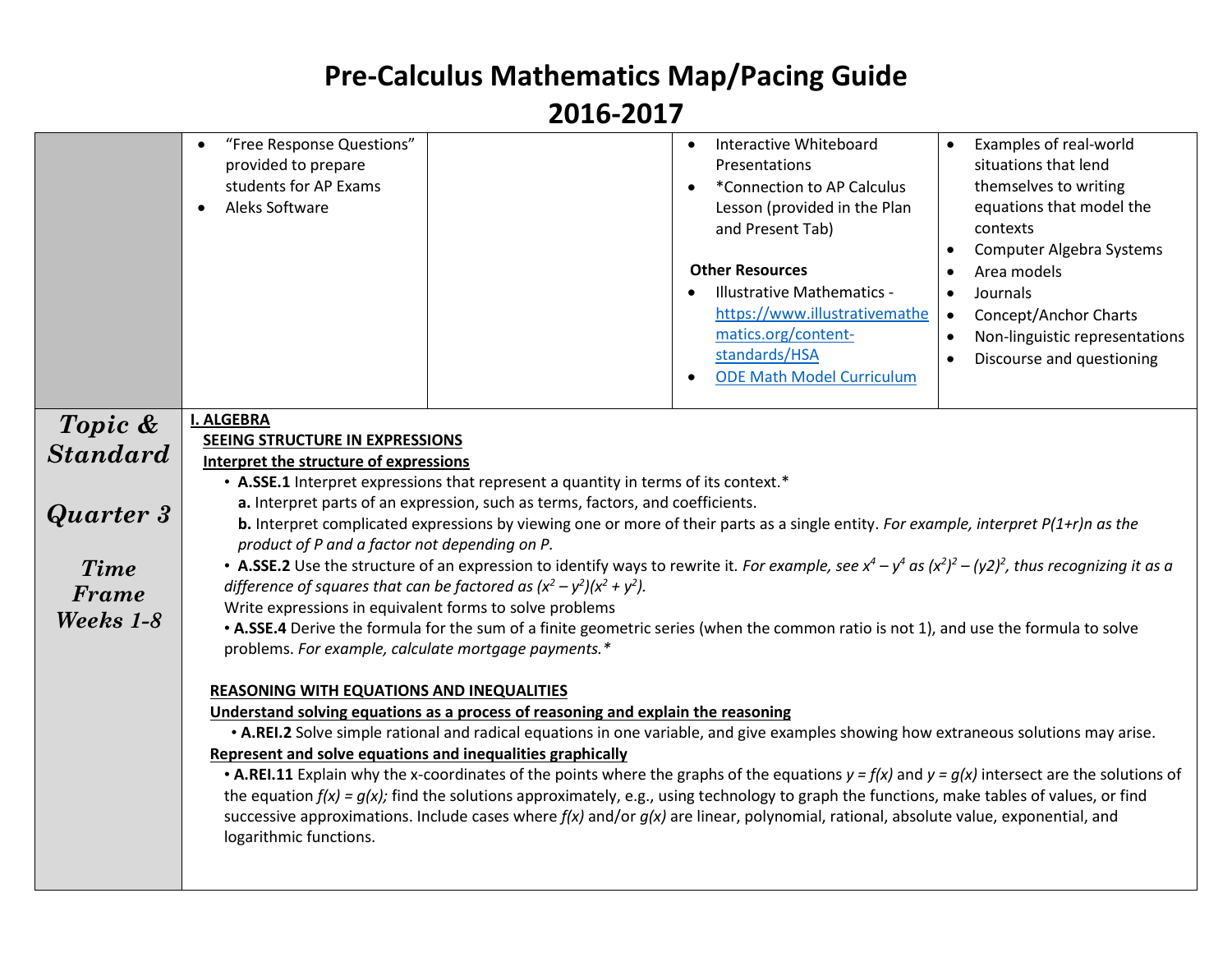#### **CREATING EQUATIONS\***

#### **Create equations that describe numbers or relationships**

- **A.CED.1** Create equations and inequalities in one variable and use them to solve problems. Include equations arising from linear and quadratic functions, and simple rational and exponential functions.
- **A.CED.2** Create equations in two or more variables to represent relationships between quantities; graph equations on coordinate axes with labels and scales.
- **A.CED.4** Rearrange formulas to highlight a quantity of interest, using the same reasoning as in solving equations. *For example, rearrange Ohm's law V = IR to highlight resistance R.*

#### **ARITHMETIC WITH POLYNOMIALS AND RATIONALEXPRESSIONS**

#### **Use polynomial identities to solve problems**

• **A.APR.5** (+) Know and apply the Binomial Theorem for the expansion of *(x + y)n* in powers of *x* and y for a positive integer n, where *x* and *y* are any numbers, with coefficients determined for example by Pascal's Triangle.1

#### **Rewrite rational expressions**

• **A.APR.7** (+) Understand that rational expressions form a system analogous to the rational numbers, closed under addition, subtraction, multiplication, and division by a nonzero rational expression; add, subtract, multiply, and divide rational expressions.

#### **II. FUNCTIONS**

#### **Interpret functions that arise in applications in terms of the context**

•**F.IF.4** For a function that models a relationship between two quantities, interpret key features of graphs and tables in terms of the quantities, and sketch graphs showing key features given a verbal description of the relationship. *Key features include: intercepts; intervals where the function is increasing, decreasing, positive, or negative; relative maximums and minimums; symmetries; end behavior; and periodicity.\**

#### **Analyze functions using different representations**

- **F.IF.7** Graph functions expressed symbolically and show key features of the graph, by hand in simple cases and using technology for more complicated cases.\*
	- **a**. Graph linear and quadratic functions and show intercepts, maxima, and minima.
	- **b.** Graph square root, cube root, and piecewise-defined functions, including step functions and absolute value functions.
	- **c**. Graph polynomial functions, identifying zeros when suitable factorizations are available, and showing end behavior.
	- **d.** (+) Graph rational functions, identifying zeros and asymptotes when suitable factorizations are available, and showing end behavior.
	- **e.** Graph exponential and logarithmic functions, showing intercepts and end behavior, and trigonometric functions, showing period, midline, and amplitude.
	- **• F.IF.8** Write a function defined by an expression in different but equivalent forms to reveal and explain different properties of the function.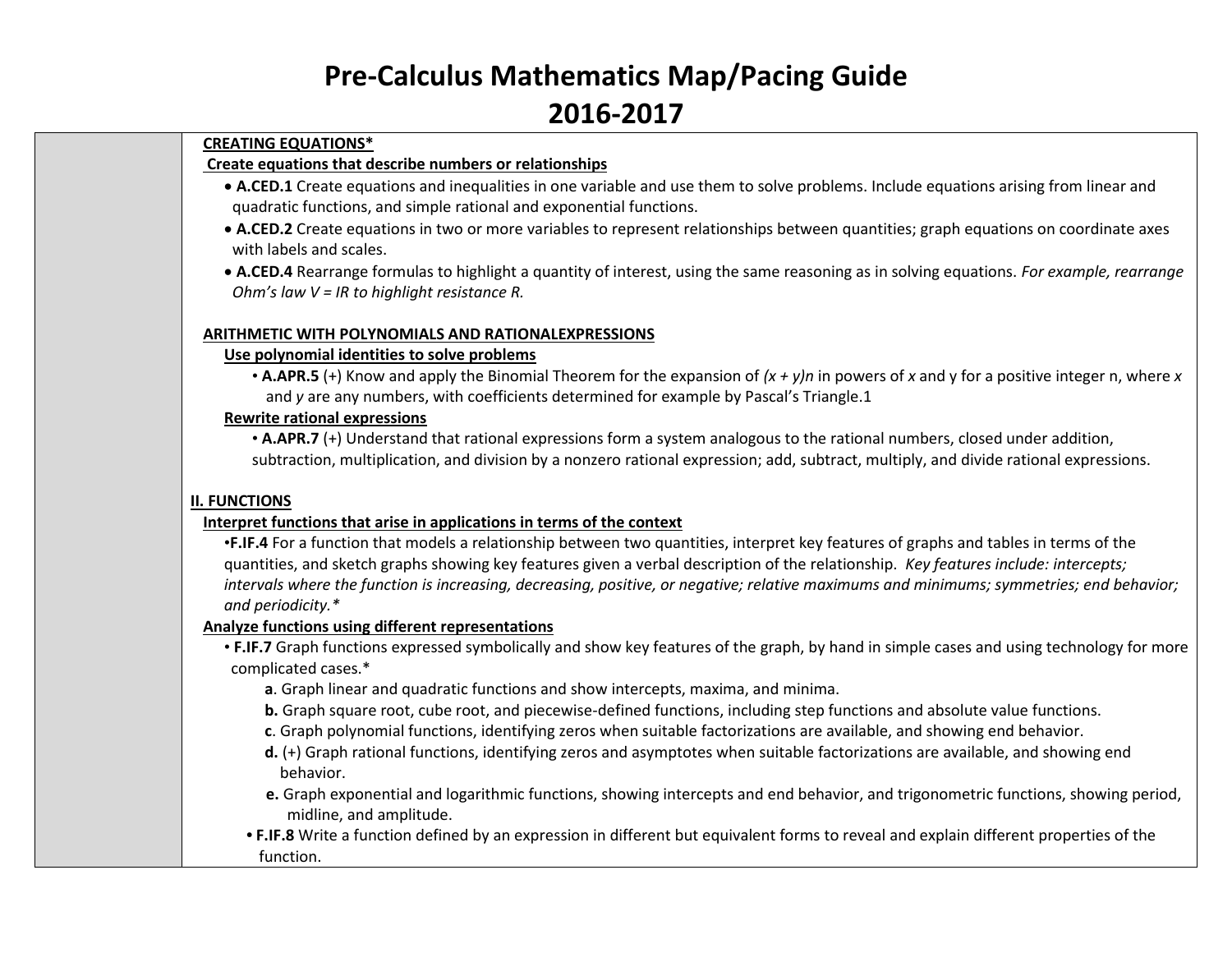- **a.** Use the process of factoring and completing the square in a quadratic function to show zeros, extreme values, and symmetry of the graph, and interpret these in terms of a context.
- **b**. Use the properties of exponents to interpret expressions for exponential functions. *For example, identify percent rate of change in functions such as y = (1.02)t, y = (0.97)t, y = (1.01)12t, y = (1.2)t/10, and classify them as representing exponential growth or decay.*
- **F.IF.9** Compare properties of two functions each represented in a different way (algebraically, graphically, numerically in tables, or by verbal descriptions). *For example, given a graph of one quadratic function and an algebraic expression for another, say which has the larger maximum.*

#### **LINEAR, QUADRATIC, AND EXPONENTIAL MODELS\***

#### **Construct and compare linear, quadratic, and exponential models and solve problems**

• **F.LE.4** For exponential models, express as a logarithm the solution to *abct = d* where *a, c,* and *d* are numbers and the base *b* is 2, 10, or *e*; evaluate the logarithm using technology.

#### **BUILDING FUNCTIONS**

#### **Build a function that models a relationship between two quantities**

- **F.BF.1** Write a function that describes a relationship between two quantities.\*
	- **a**. Determine an explicit expression, a recursive process, or steps for calculation from a context.
	- **b.** Combine standard function types using arithmetic operations. For example, build a function that models the temperature of a cooling body by adding a constant function to a decaying exponential, and relate these functions to the model.
	- **c.** (+) Compose functions. For example, if T(y) is the temperature in the atmosphere as a function of height, and h(t) is the height of a weather balloon as a function of time, then T(h(t)) is the temperature at the location of the weather balloon as a function of time.

#### **Build new functions from existing functions**

• **F.BF.3** Identify the effect on the graph of replacing *f(x)* by *f(x) + k, k f(x), f(kx),* and *f(x + k)* for specific values of k (both positive and negative); find the value of k given the graphs. Experiment with cases and illustrate an explanation of the effects on the graph using technology*. Include recognizing even and odd functions from their graphs and algebraic expressions for them.*

**For guidance with I can statements, clarifications, Enduring Understandings, and Essential Questions, see your provided resource titled, The Common Core, Clarifying Expectations for Teachers & Students, 2011 Edition.**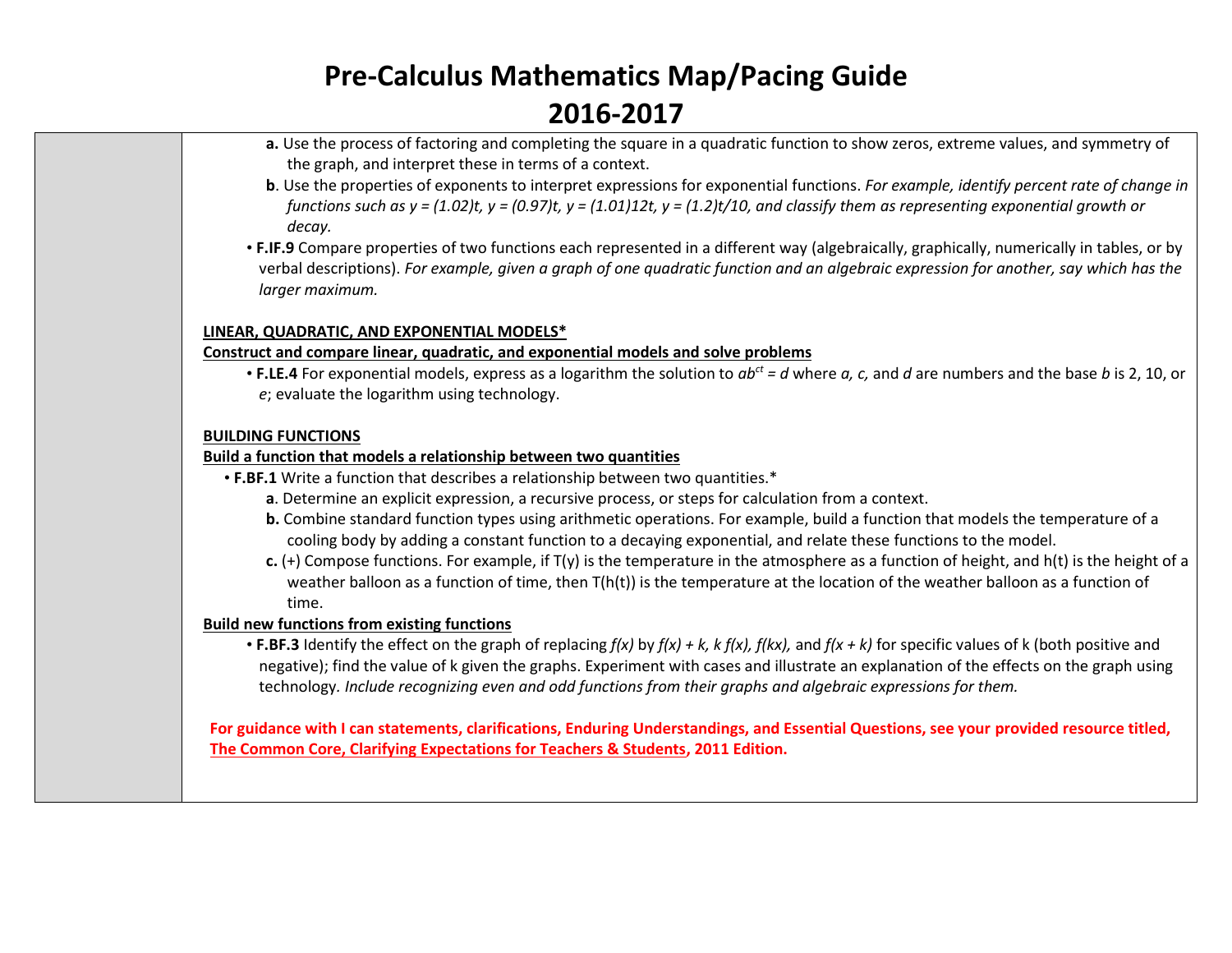|                                 | Be sure to use the "Why" information at the beginning of each            |                          | Find the projection of one vector onto another.<br>$\bullet$                   |  |                                                                          |
|---------------------------------|--------------------------------------------------------------------------|--------------------------|--------------------------------------------------------------------------------|--|--------------------------------------------------------------------------|
|                                 | chapter for support with the Big Ideas.                                  |                          | Graph and operate with vectors in space.                                       |  |                                                                          |
|                                 |                                                                          |                          |                                                                                |  | Find the dot and cross products of and angles between vectors in         |
|                                 | <b>Key Concepts and Skills:</b>                                          |                          | space.                                                                         |  |                                                                          |
|                                 | Analyze, write, and graph equations of parabolas, ellipses,              |                          | $\bullet$                                                                      |  | Find areas of parallelograms and volumes of parallelepipeds in space.    |
|                                 | circles, and hyperbolas.                                                 |                          |                                                                                |  |                                                                          |
|                                 | Use equations to identify types of conic sections.<br>$\bullet$          |                          | Graph points with polar coordinates.<br>$\bullet$                              |  |                                                                          |
|                                 | Use rotation of axes to write equations of rotated conic<br>$\bullet$    |                          | Graph polar equations.<br>$\bullet$                                            |  |                                                                          |
|                                 | sections.                                                                |                          | Identify and graph classic polar curves.<br>$\bullet$                          |  |                                                                          |
|                                 | Graph rotated conic sections.<br>$\bullet$                               |                          | $\bullet$                                                                      |  | Convert between polar and rectangular coordinates.                       |
|                                 | Graph parametric equations.<br>$\bullet$                                 |                          | $\bullet$                                                                      |  | Convert between polar and rectangular equations.                         |
|                                 | Solve problems related to the motion of projectiles.<br>$\bullet$        |                          | Identify polar equations of conics.<br>$\bullet$                               |  |                                                                          |
|                                 | Represent and operate with vectors both geometrically and<br>$\bullet$   |                          | $\bullet$                                                                      |  | Write and graph the polar equation of a conic given its eccentricity and |
|                                 | algebraically.                                                           |                          | the equation of its directrix.                                                 |  |                                                                          |
|                                 | Resolve vectors into their rectangular components.<br>$\bullet$          |                          |                                                                                |  | Convert complex numbers from rectangular to polar form and vice          |
|                                 | Write a vector as the linear combination of unit vectors.<br>$\bullet$   |                          | versa.                                                                         |  |                                                                          |
|                                 | Find the dot product of two vectors and use the dot product<br>$\bullet$ |                          | Find products, quotients, powers, and roots of complex numbers in<br>$\bullet$ |  |                                                                          |
| to find the angle between them. |                                                                          | polar form.              |                                                                                |  |                                                                          |
|                                 |                                                                          |                          |                                                                                |  |                                                                          |
|                                 | Curriculum Units &                                                       | <b>Opportunities for</b> | <b>Resources</b>                                                               |  | Concept Tools &                                                          |
|                                 | <i><b>Assessment</b></i>                                                 | <i>Integration</i>       | <i>(Curriculum</i>                                                             |  | <b>Practices for</b>                                                     |
|                                 | (Evidence)                                                               |                          | (Textbook)                                                                     |  | <i>Differentiation</i>                                                   |
|                                 | <b>UBD Framework</b>                                                     |                          | <b>Glencoe Pre-Calculus</b>                                                    |  | <b>Available on ConnectED:</b>                                           |
|                                 | Units:                                                                   |                          | <b>Chapter 7: Conic Sections</b>                                               |  | Dinah Zike's Foldables                                                   |
|                                 |                                                                          |                          | and Parametric Equations                                                       |  | <b>Virtual Manipulatives</b>                                             |
|                                 | <b>Formative &amp; Summative</b>                                         |                          | Chapter 8: Vectors<br>$\bullet$                                                |  | "abc Vocab" Activities                                                   |
|                                 | <b>Assessments</b>                                                       |                          | Chapter 9: Polar                                                               |  | TI Easy Files                                                            |
|                                 | • 4-7 tasks that reach DOK 3-4                                           |                          | <b>Coordinates and Complex</b>                                                 |  | H.O.T. Questions embedded in<br>$\bullet$                                |
|                                 | AND/OR                                                                   |                          | <b>Numbers</b>                                                                 |  | each textbook lesson                                                     |
|                                 | • 3-5 FATPs / RAFTs                                                      |                          |                                                                                |  | *Multi-lingual Glossary & Audio in                                       |
|                                 | • At least (1) GRASPS per                                                |                          | *Be sure to use the following                                                  |  | the ebook                                                                |
|                                 | quarter &                                                                |                          | instructional resources                                                        |  |                                                                          |
|                                 | • At least 1 common short cycle                                          |                          | available for each chapter;                                                    |  | <b>Other tools and practices:</b>                                        |
|                                 |                                                                          |                          |                                                                                |  |                                                                          |
|                                 | per quarter                                                              |                          | found in the "Resources" tab:                                                  |  | Algebra Tiles                                                            |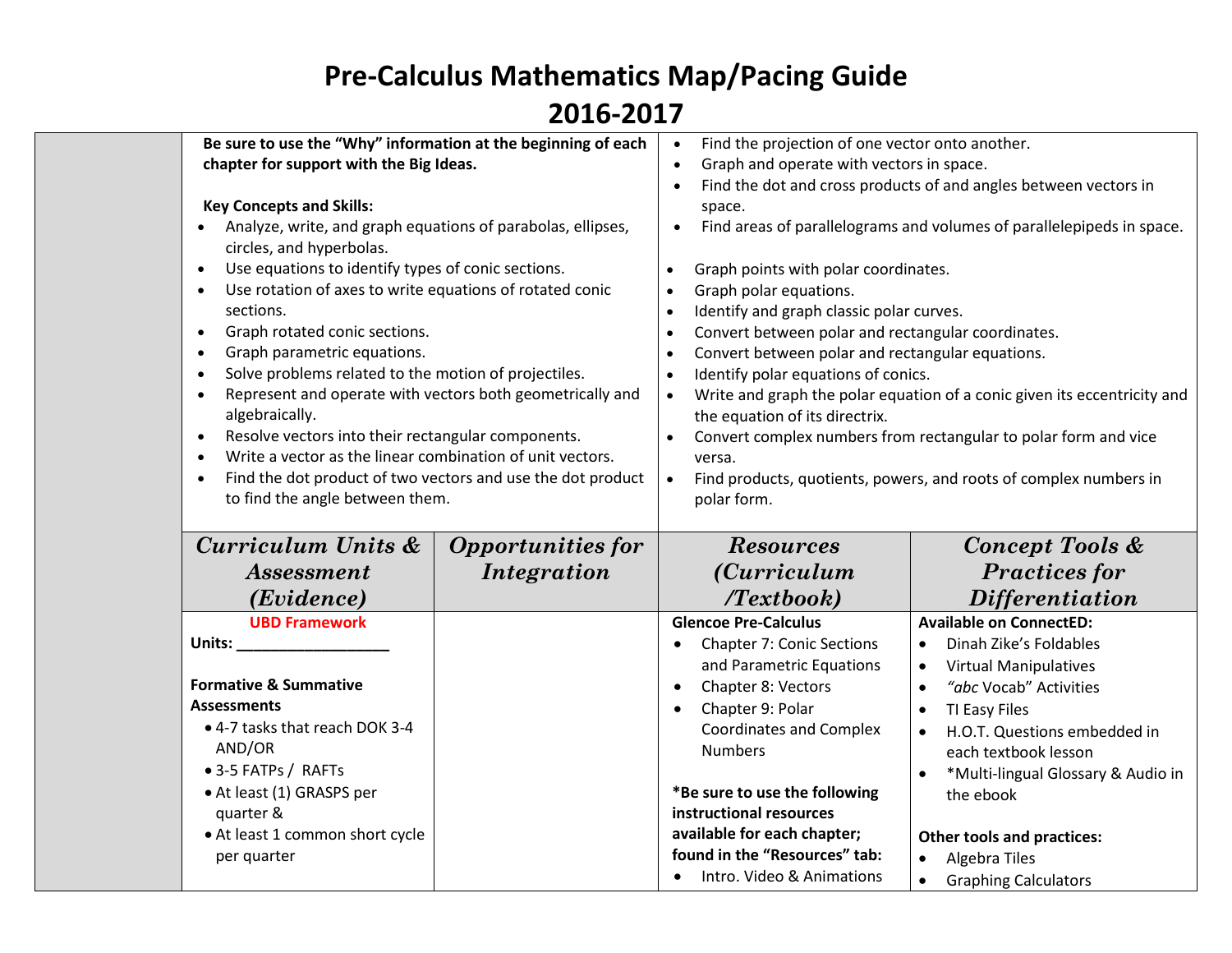|                                                                              | *Assessments are located within<br>unit<br><b>MGraw-Hill Glencoe Assessment</b><br><b>Resources (Formative, Pre/Post,</b><br>and Summative):<br><b>Chapter Readiness Checks,</b><br>$\bullet$<br>Chapter Tests, Quizzes, &<br>Mid-chapter tests<br>"Free Response Questions"<br>provided to prepare<br>students for AP Exams<br>Aleks Software                                                                                                                                                                                                                                                                                                                                                                                                                                                                                                                                                                                | <b>Interactive Student Guides</b><br>$\bullet$<br><b>Anticipation Guides &amp;</b><br>$\bullet$<br><b>Student Built Vocabulary</b><br>eSolutions<br>$\bullet$<br>"Before you Read" & "Key<br>$\bullet$<br>Points" notes guide<br><b>Chapter Projects</b><br>$\bullet$<br>Interactive Whiteboard<br>Presentations<br>*Connection to AP Calculus<br>$\bullet$<br>Lesson (provided in the Plan<br>and Present Tab)<br><b>Other Resources</b><br><b>Illustrative Mathematics -</b><br>https://www.illustrativemat<br>hematics.org/content-<br>standards/HSA<br><b>ODE Math Model</b><br>$\bullet$<br>Curriculum | <b>Graphing Software</b><br>$\bullet$<br>Graphs and equations of real-<br>$\bullet$<br>world applications that apply<br>quadratic and exponential<br>functions<br>Computer software that generate<br>graphs of functions<br>Examples of real-world situations<br>that lend themselves to writing<br>equations that model the contexts<br>Computer Algebra Systems<br>$\bullet$<br>Area models<br>$\bullet$<br>Journals<br>$\bullet$<br>Concept/Anchor Charts<br>$\bullet$<br>Non-linguistic representations<br>$\bullet$<br>Discourse and questioning<br>$\bullet$ |  |
|------------------------------------------------------------------------------|-------------------------------------------------------------------------------------------------------------------------------------------------------------------------------------------------------------------------------------------------------------------------------------------------------------------------------------------------------------------------------------------------------------------------------------------------------------------------------------------------------------------------------------------------------------------------------------------------------------------------------------------------------------------------------------------------------------------------------------------------------------------------------------------------------------------------------------------------------------------------------------------------------------------------------|-------------------------------------------------------------------------------------------------------------------------------------------------------------------------------------------------------------------------------------------------------------------------------------------------------------------------------------------------------------------------------------------------------------------------------------------------------------------------------------------------------------------------------------------------------------------------------------------------------------|--------------------------------------------------------------------------------------------------------------------------------------------------------------------------------------------------------------------------------------------------------------------------------------------------------------------------------------------------------------------------------------------------------------------------------------------------------------------------------------------------------------------------------------------------------------------|--|
| Topic &<br><b>Standard</b><br>Quarter 4<br><b>Time</b><br>Frame<br>Weeks 1-8 | <b>I. STATISTICS</b><br><b>MAKING INFERENCES AND JUSTIFYING CONCLUSIONS</b><br>Understand and evaluate random processes underlying statistical experiments<br>. S.IC.1 Understand statistics as a process for making inferences about population parameters based on a random sample from that<br>population.<br>Make inferences and justify conclusions from sample surveys, experiments, and observational studies<br>• S.IC.3 Recognize the purposes of and differences among sample surveys, experiments, and observational studies; explain how<br>randomization relates to each.<br>· S.IC.6 Evaluate reports based on data.<br>INTERPRETING CATEGORICAL AND QUANTITATIVE DATA<br>Summarize, represent, and interpret data on a single count or measurement variable<br>. S.ID.4 Use the mean and standard deviation of a data set to fit it to a normal distribution and to estimate population percentages. Recognize |                                                                                                                                                                                                                                                                                                                                                                                                                                                                                                                                                                                                             |                                                                                                                                                                                                                                                                                                                                                                                                                                                                                                                                                                    |  |
|                                                                              | that there are data sets for which such a procedure is not appropriate. Use calculators, spreadsheets, and tables to estimate areas under<br>the normal curve.                                                                                                                                                                                                                                                                                                                                                                                                                                                                                                                                                                                                                                                                                                                                                                |                                                                                                                                                                                                                                                                                                                                                                                                                                                                                                                                                                                                             |                                                                                                                                                                                                                                                                                                                                                                                                                                                                                                                                                                    |  |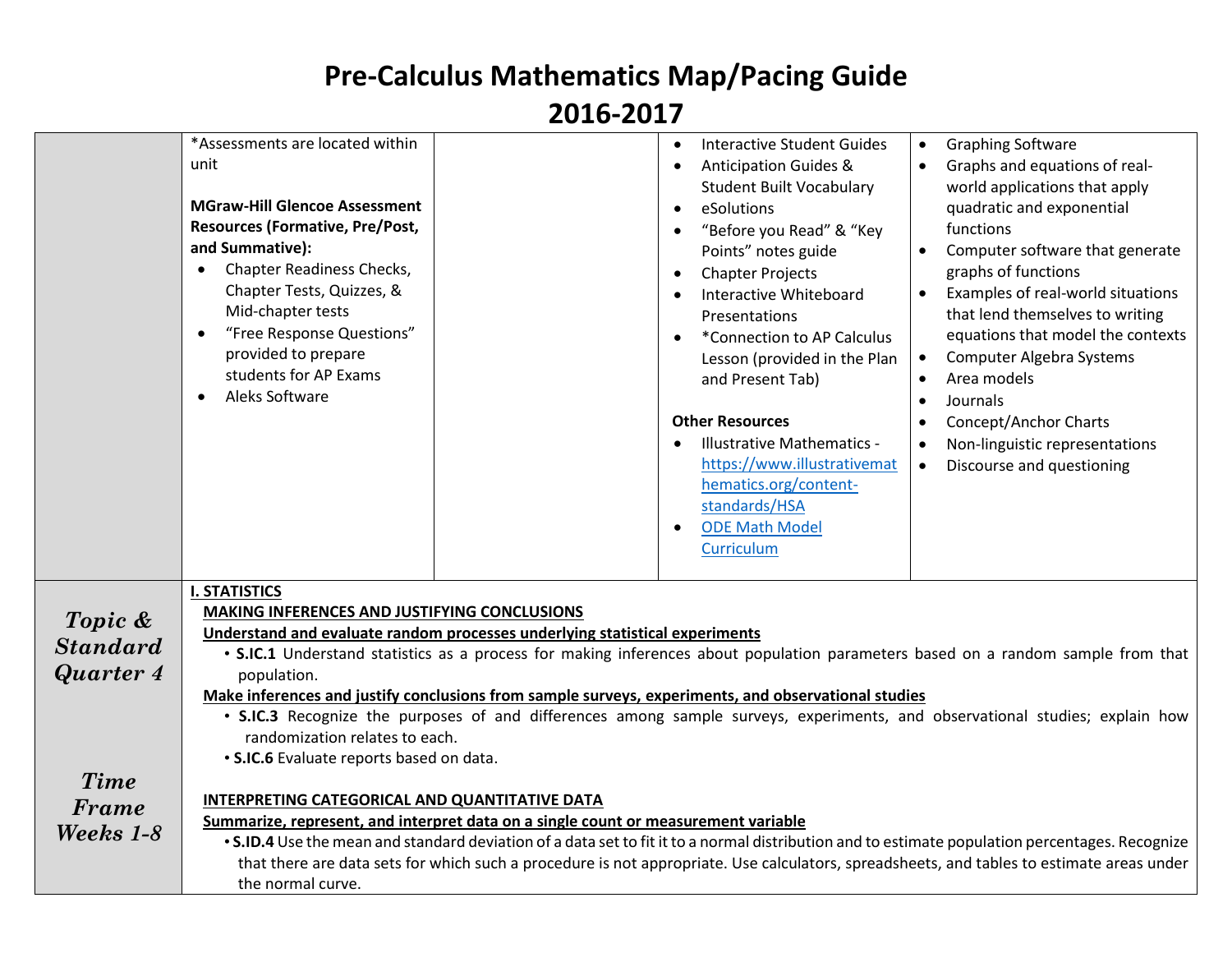#### **USING PROBABILITY TO MAKE DECISIONS**

#### **Use probability to evaluate outcomes of decisions**

- **S.MD.6** (+) Use probabilities to make fair decisions (e.g., drawing by lots, using a random number generator).
- **S.MD.7** (+) Analyze decisions and strategies using probability concepts (e.g., product testing, medical testing, pulling a hockey goalie at the end of a game).

#### **II. ALGEBRA**

#### **CREATING EQUATIONS\***

#### **Create equations that describe numbers or relationships**

• **A.CED.2** Create equations in two or more variables to represent relationships between quantities; graph equations on coordinate axes with labels and scales.

#### **II. FUNCTIONS**

#### **Analyze functions using different representations**

- **F.IF.7** Graph functions expressed symbolically and show key features of the graph, by hand in simple cases and using technology for more complicated cases.\*
	- **a**. Graph linear and quadratic functions and show intercepts, maxima, and minima.
	- **b.** Graph square root, cube root, and piecewise-defined functions, including step functions and absolute value functions.
	- **c**. Graph polynomial functions, identifying zeros when suitable factorizations are available, and showing end behavior.
	- **d.** (+) Graph rational functions, identifying zeros and asymptotes when suitable factorizations are available, and showing end behavior.
	- **e.** Graph exponential and logarithmic functions, showing intercepts and end behavior, and trigonometric functions, showing period, midline, and amplitude.

#### **TRIGONOMETRIC FUNCTIONS F-TF**

#### **Extend the domain of trigonometric functions using the unit circle**

• **F.FT.1** Understand radian measure of an angle as the length of the arc on the unit circle subtended by the angle.

• **F.FT.2** Explain how the unit circle in the coordinate plane enables the extension of trigonometric functions to all real numbers, interpreted as radian measures of angles traversed counterclockwise around the unit circle.

#### **Model periodic phenomena with trigonometric functions**

• **F.FT.5** Choose trigonometric functions to model periodic phenomena with specified amplitude, frequency, and midline.\*

#### **Prove and apply trigonometric identities**

• **F.FT.8** Prove the Pythagorean identity sin2(θ) + cos2(θ) = 1 and use it to find sin(θ), cos(θ), or tan(θ) given sin(θ), cos(θ), or tan(θ) and the quadrant of the angle.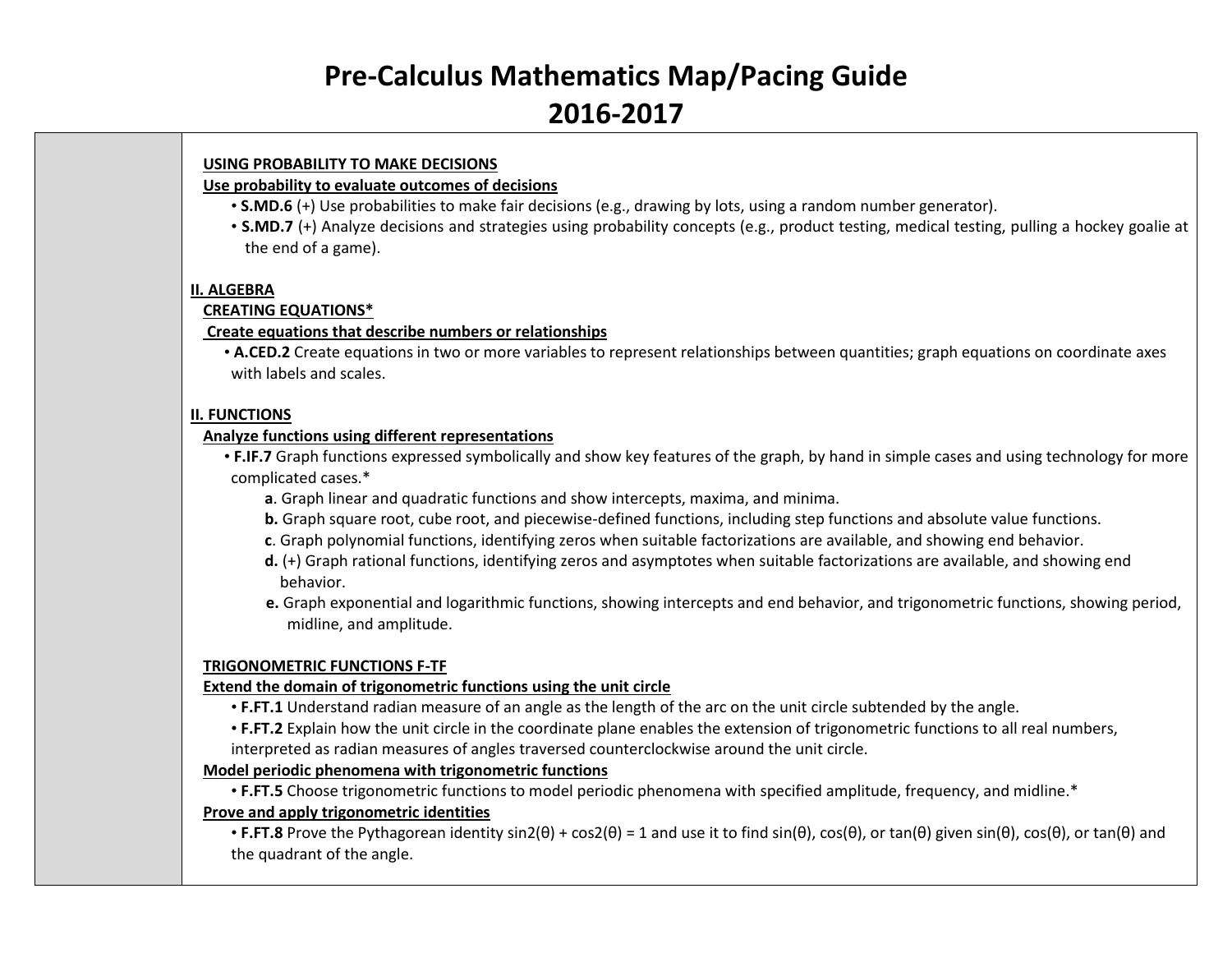| <b>BUILDING FUNCTIONS</b>                                                       |                                                                                                                                                               |  |  |  |
|---------------------------------------------------------------------------------|---------------------------------------------------------------------------------------------------------------------------------------------------------------|--|--|--|
|                                                                                 | <b>Build new functions from existing functions</b>                                                                                                            |  |  |  |
|                                                                                 | • F.BF.3 Identify the effect on the graph of replacing $f(x)$ by $f(x) + k$ , k $f(x)$ , $f(kx)$ , and $f(x + k)$ for specific values of k (both positive and |  |  |  |
|                                                                                 | negative); find the value of k given the graphs. Experiment with cases and illustrate an explanation of the effects on the graph using                        |  |  |  |
|                                                                                 | technology. Include recognizing even and odd functions from their graphs and algebraic expressions for them.                                                  |  |  |  |
|                                                                                 |                                                                                                                                                               |  |  |  |
|                                                                                 | For guidance with I can statements, clarifications, Enduring Understandings, and Essential Questions, see your provided resource titled,                      |  |  |  |
| The Common Core, Clarifying Expectations for Teachers & Students, 2011 Edition. |                                                                                                                                                               |  |  |  |
| Be sure to use the "Why" information at the beginning                           | Identify shapes of distributions.<br>$\bullet$                                                                                                                |  |  |  |
| of each chapter for support with the Big Ideas.                                 | Construct probability distributions, including binomial distributions.<br>$\bullet$                                                                           |  |  |  |
|                                                                                 | Find probabilities for normal distributions and data values given                                                                                             |  |  |  |
| <b>Key Concepts and Skills:</b>                                                 | probabilities.                                                                                                                                                |  |  |  |
|                                                                                 | Understand and apply the Central Limit Theorem.                                                                                                               |  |  |  |
| Use sigma notation to represent and calculate sums of<br>$\bullet$              | Find confidence intervals using both t and z statistics.<br>$\bullet$                                                                                         |  |  |  |
| series.                                                                         | Formulate and test hypotheses using test statistics and $p$ -values.<br>$\bullet$<br>Find and interpret linear correlation coefficients.                      |  |  |  |
| Find nth terms of arithmetic sequences and arithmetic<br>$\bullet$              | Find linear regression lines.<br>$\bullet$                                                                                                                    |  |  |  |
| series.<br>Find nth terms of geometric sequences and geometric                  |                                                                                                                                                               |  |  |  |
| $\bullet$<br>series. Find sums of infinite geometric series.                    | Determine the appropriateness of using a linear model. Estimate limits of<br>$\bullet$                                                                        |  |  |  |
| Use mathematical induction to prove summation<br>$\bullet$                      | functions at fixed values and at infinity.                                                                                                                    |  |  |  |
| formulas and properties of divisibility involving a                             | Evaluate limits of polynomial and rational functions at selected points and at<br>$\bullet$                                                                   |  |  |  |
| positive integer n.                                                             | infinity.                                                                                                                                                     |  |  |  |
| Use Pascal's Triangle or the Binomial Theorem to write<br>$\bullet$             | Find instantaneous rates of change by calculating slopes of tangent lines.<br>$\bullet$                                                                       |  |  |  |
| binomial expansions.                                                            | Find instantaneous rates of change by calculating derivatives.<br>$\bullet$                                                                                   |  |  |  |
| Use the Binomial Theorem to find the coefficients of<br>$\bullet$               | Use the Product and Quotient Rules to calculate derivatives.<br>$\bullet$                                                                                     |  |  |  |
| specified terms in binomial expansions.                                         | Approximate the area under a curve using rectangles.<br>$\bullet$                                                                                             |  |  |  |
| Use a power series to represent a rational function.<br>$\bullet$               | Approximate the area under a curve using definite integrals and integration.<br>$\bullet$                                                                     |  |  |  |
| Use power series representations to approximate<br>$\bullet$                    | Find antiderivatives.<br>$\bullet$                                                                                                                            |  |  |  |
| values of transcendental functions.                                             | Use the Fundamental Theorem of Calculus.                                                                                                                      |  |  |  |
|                                                                                 |                                                                                                                                                               |  |  |  |
|                                                                                 |                                                                                                                                                               |  |  |  |
|                                                                                 |                                                                                                                                                               |  |  |  |
|                                                                                 |                                                                                                                                                               |  |  |  |